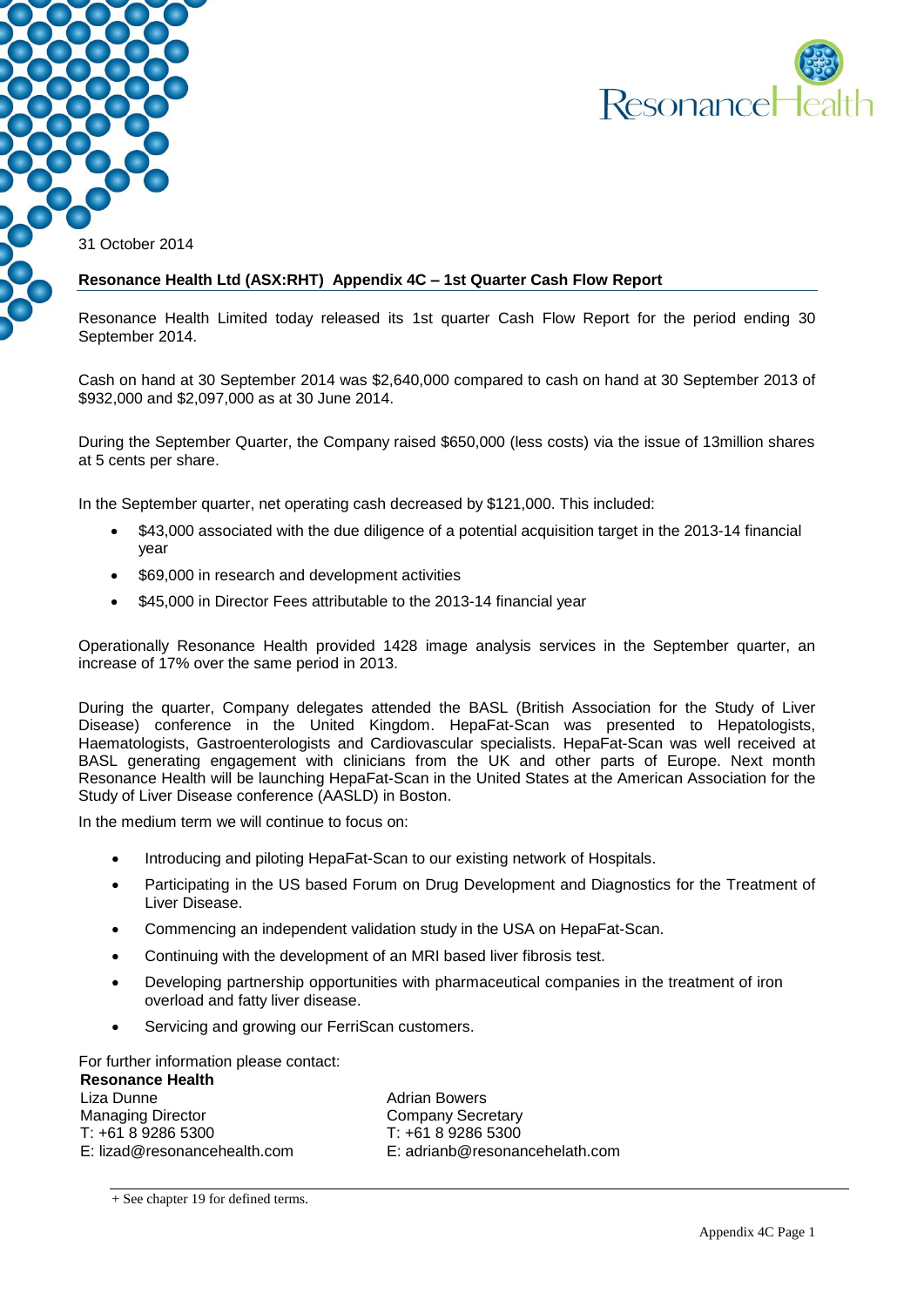**Appendix 4C Quarterly report for entities admitted on the basis of commitment**

*Rule 4.7B*

# **Appendix 4C**

# **Quarterly report for entities admitted on the basis of commitments**

Introduced 31/3/2000. Amended 30/9/2001

Name of entity

Resonance Health Limited

 $\mathbb{R}^2$ 

ABN Quarter ended ("current quarter")

96 006 762 492 30 September 2014

### **Consolidated statement of cash flows**

|                                            |                                                | Current quarter | Year to date |
|--------------------------------------------|------------------------------------------------|-----------------|--------------|
| Cash flows related to operating activities |                                                | \$A'000         | \$A'000      |
|                                            |                                                |                 |              |
| 1.1                                        | Receipts from customers                        | 490             | 490          |
| 1.2                                        | Payments for<br>(a) staff costs                | (335)           | (335)        |
|                                            | (b) advertising and marketing                  | (47)            | (47)         |
|                                            | (c) research and development                   | (69)            | (69)         |
|                                            | (d) leased assets                              |                 |              |
|                                            | (e) other working capital                      | (82)            | (82)         |
| 1.3                                        | Dividends received                             |                 |              |
| 1.4                                        | Interest and other items of a similar nature   | 15              | 15           |
|                                            | received                                       |                 |              |
| 1.5                                        | Interest and other costs of finance paid       |                 |              |
| 1.6                                        | Income taxes (paid)/received                   |                 |              |
| 1.7                                        | Receipts/Payments (a) consulting $\&$<br>Other |                 |              |
|                                            | professional services                          |                 |              |
|                                            | statutory & compliance<br>(b)                  | (50)            | (50)         |
|                                            | (c) grants                                     |                 |              |
| (d) Due diligence expense                  |                                                | (43)            | (43)         |
|                                            |                                                | (121)           | (121)        |
|                                            | Net operating cash flows                       |                 |              |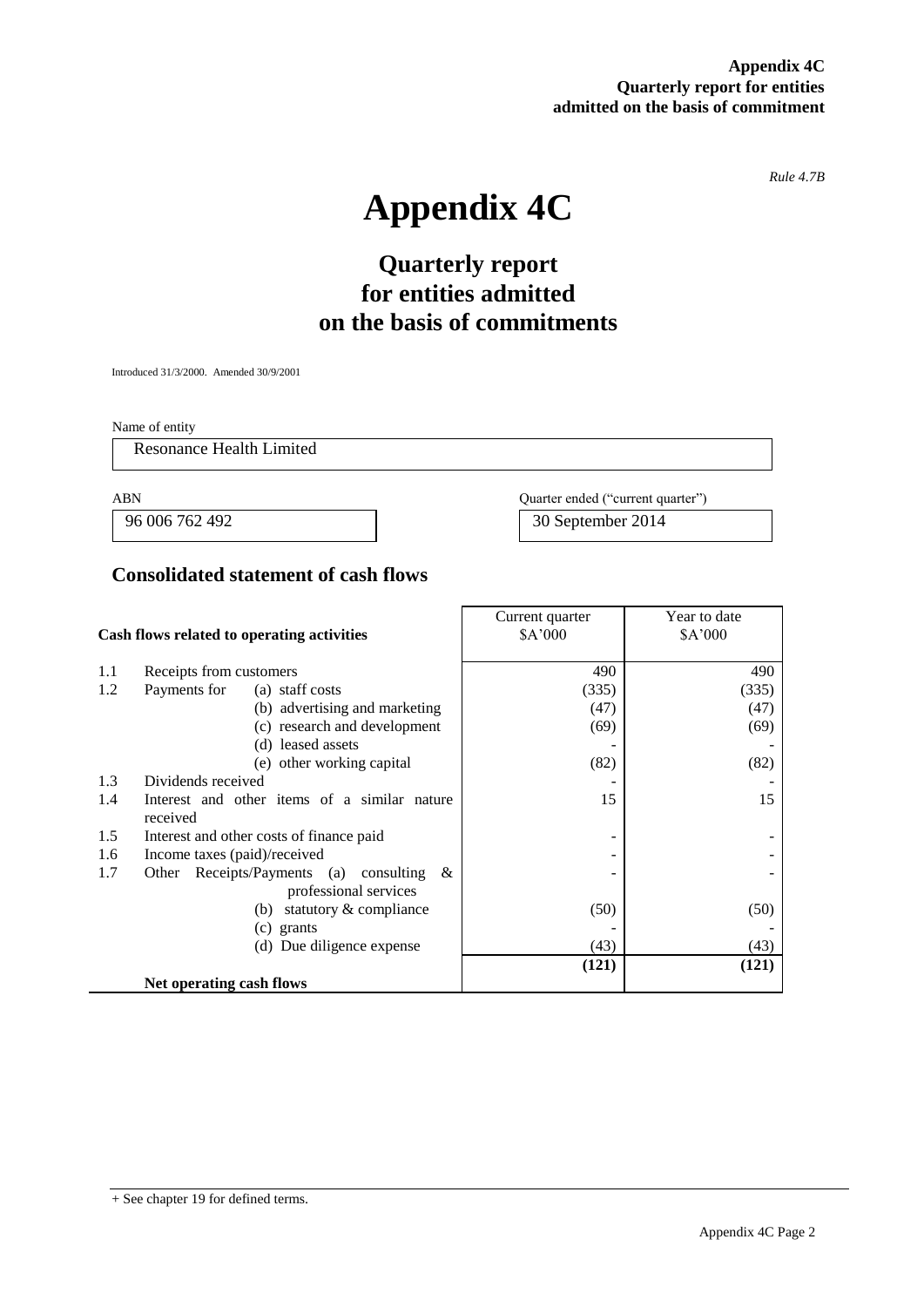#### **Appendix 4C Quarterly report for entities admitted on the basis of commitment**

|      |                                                 | Current quarter | Year to date |
|------|-------------------------------------------------|-----------------|--------------|
|      |                                                 | \$A'000         | \$A'000      |
| 1.8  | Net operating cash flows (carried forward)      |                 |              |
|      | Cash flows related to investing activities      |                 |              |
| 1.9  | Payment for acquisition of:                     |                 |              |
|      | (a) businesses (item 5)                         |                 |              |
|      | (b) equity investments<br>intellectual property |                 |              |
|      | (c)<br>physical non-current assets<br>(d)       |                 |              |
|      | other non-current assets<br>(e)                 |                 |              |
| 1.10 | Proceeds from disposal of:                      |                 |              |
|      | (a) businesses (item 5)                         |                 |              |
|      | (b) equity investments                          |                 |              |
|      | intellectual property<br>(c)                    |                 |              |
|      | (d)<br>physical non-current                     |                 |              |
|      | assets                                          |                 |              |
|      | (e)<br>other non-current assets                 |                 |              |
| 1.11 | Loans to other entities                         |                 |              |
| 1.12 | Loans repaid by other entities                  |                 |              |
| 1.13 | Other (Cash introduced on acquisition of        |                 |              |
|      | controlled entity)                              |                 |              |
|      | Net investing cash flows                        |                 |              |
|      |                                                 |                 |              |
| 1.14 | Total operating and investing cash flows        | (121)           | (121)        |
|      | Cash flows related to financing activities      |                 |              |
| 1.15 | Proceeds from issues of shares, options, etc.   | 650             | 650-         |
| 1.16 | Proceeds from sale of forfeited shares          |                 |              |
| 1.17 | Proceeds from borrowings                        |                 |              |
| 1.18 | Repayment of borrowings                         |                 |              |
| 1.19 | Dividends paid                                  |                 |              |
| 1.20 | Other (costs of capital raising)                |                 |              |
|      | Net financing cash flows                        | 650             | 650          |
|      | Net increase (decrease) in cash held            | 529             | 529          |
| 1.21 | Cash at beginning of quarter/year to date       | 2,097           | 2,097        |
| 1.22 | Exchange rate adjustments to item 1.20          | 14              | 14           |
| 1.23 | Cash at end of quarter                          | 2,640           | 2,640        |
|      |                                                 |                 |              |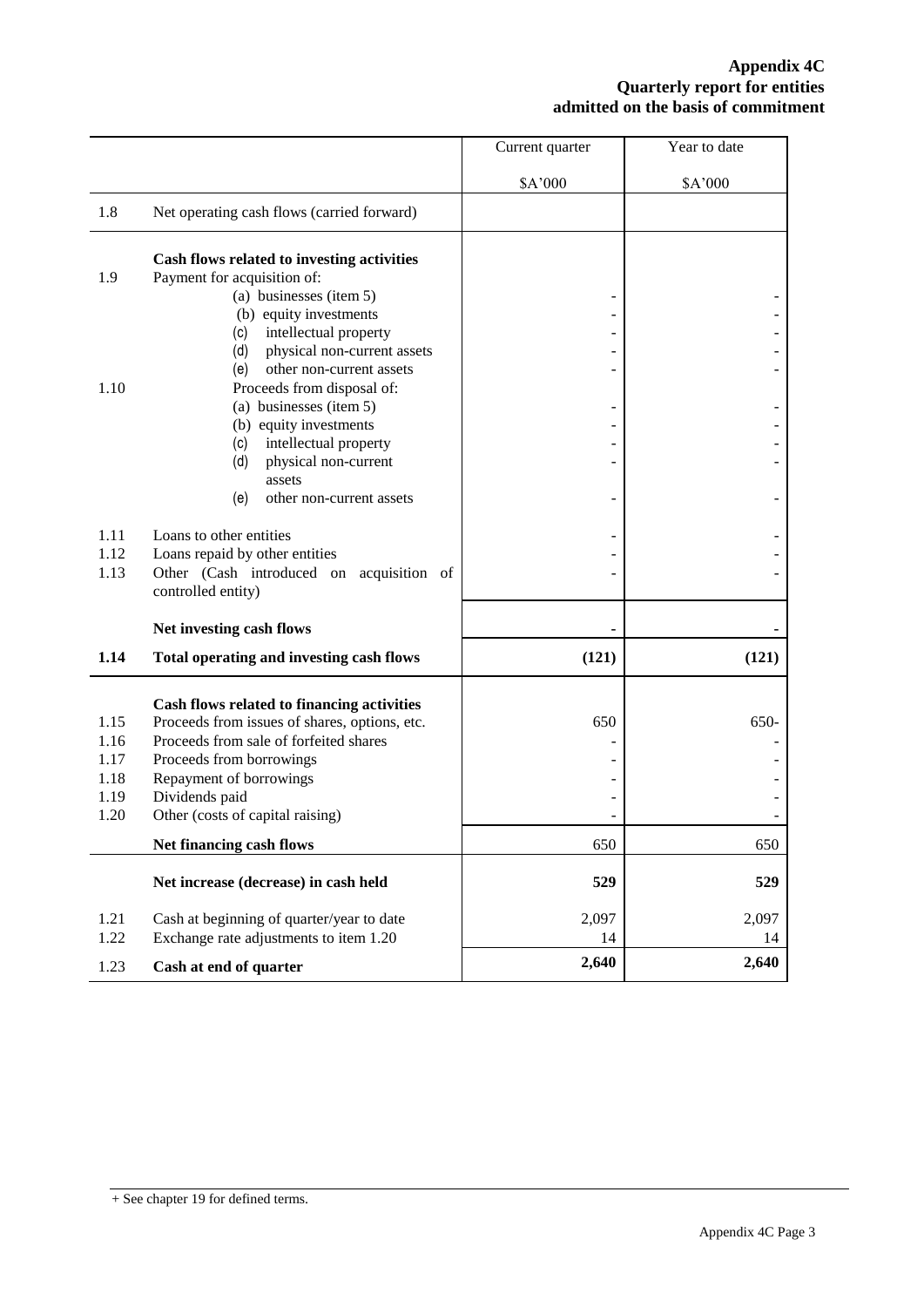## **Payments to directors of the entity and associates of the directors Payments to related entities of the entity and associates of the related entities**

|      |                                                                                                    | Current quarter<br>\$A'000 |
|------|----------------------------------------------------------------------------------------------------|----------------------------|
| 1.24 | Aggregate amount of payments to the parties included in item 1.2                                   | \$82K                      |
| 1.25 | Aggregate amount of loans to the parties included in item 1.11                                     |                            |
| 1.26 | Explanation necessary for an understanding of the transactions                                     |                            |
|      | \$68K – Directors fees totalling \$45,000 for the FY13/14 were paid in the September 2014 Quarter. |                            |

### **Non-cash financing and investing activities**

2.1 Details of financing and investing transactions which have had a material effect on consolidated assets and liabilities but did not involve cash flows

N/A.

2.2 Details of outlays made by other entities to establish or increase their share in businesses in which the reporting entity has an interest

N/A

#### **Financing facilities available**

\$14K – Consulting fees

*Add notes as necessary for an understanding of the position. (See AASB 1026 paragraph 12.2).*

|     |                             | Amount available<br>\$A'000 | Amount used<br>\$A'000 |
|-----|-----------------------------|-----------------------------|------------------------|
| 3.1 | Loan facilities             | -                           |                        |
| 3.2 | Credit standby arrangements | -                           |                        |